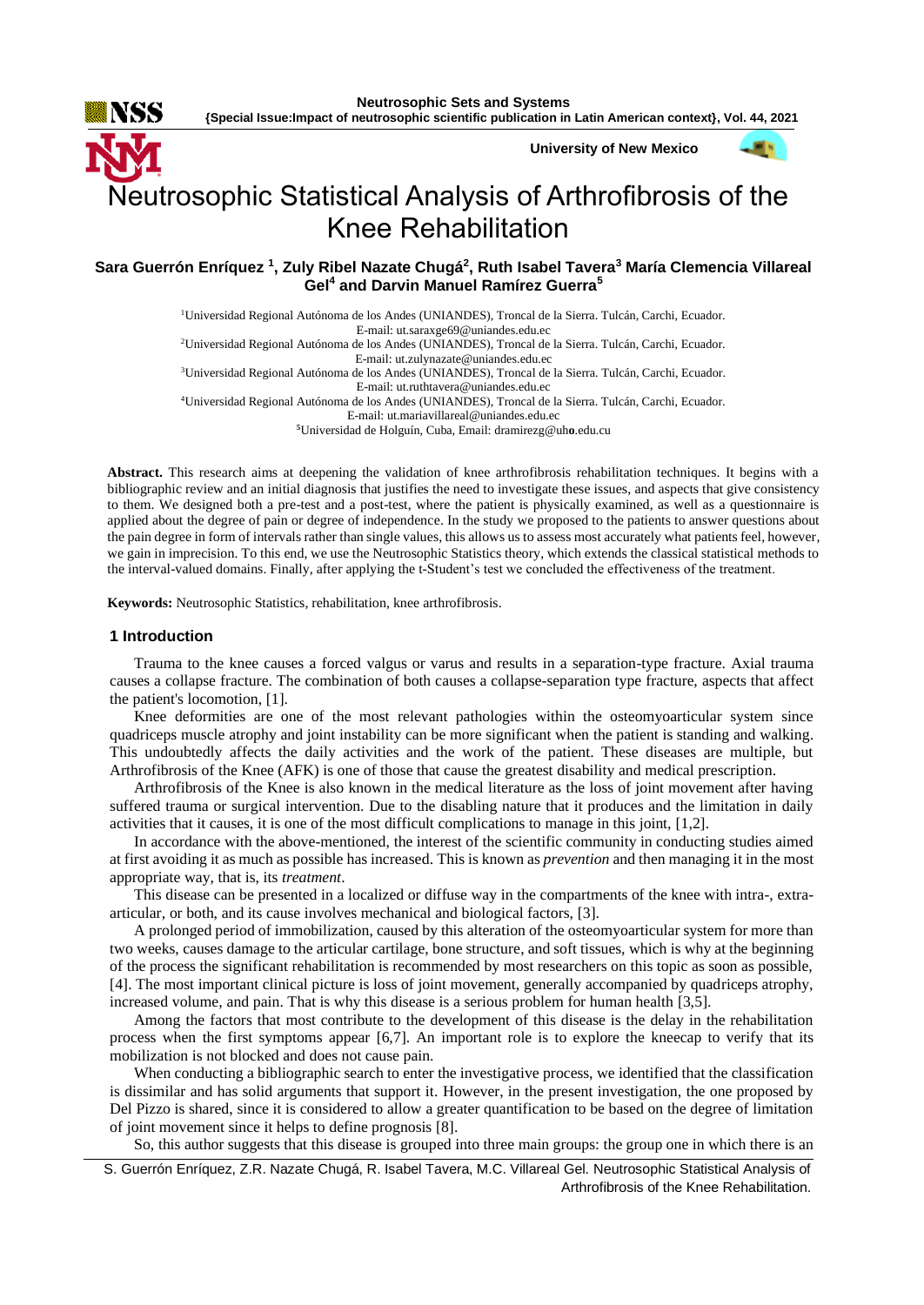extension of <5° and a flexion of > 110° is considered to have a *slight* severity, the second group is considered to have an extension of 5-10°, and a flexion of 90-110°. Here the patient has a *moderate* degree of severity, so the doctor must be attentive to avoid complications that may occur in the next group. The third group has an extension level of  $> 10^{\circ}$  and a flexion level of  $< 90^{\circ}$ . As we can appreciate, at this time the patients present a great affectation that leads to the disease that is considered as *severe*.

In the bibliography, it is recommended as a fundamental pillar of the treatment, prevention, and then rehabilitation as soon as possible [8]. Other authors prefer conservative treatments, manipulations under anesthesia, arthroscopy, quadriceplasties, among others, [3,5], including open surgical therapies [6,7]. These treatments are not available to everyone; some of them have major complications, and all eventually need rehabilitation.

According to Gerd-WihlhemBöger and collaborators in their book "Physiotherapy for orthopedics and rheumatology", cryotherapy, thermotherapy, electrotherapy, and a group of exercises aimed at strengthening the internal vastus musclesare posed as the main treatments for AFK in physiotherapy. The same treatment is valid for quadriceps femoris, as well as stretching the rectus anterior muscle and quadriceps femoris muscle, hamstring, and calf muscles, [6,7].

Several cases refer to prevention as an important component in most secular processes of joint trauma. Generally, patients need some type of temporary immobilization, which must be kept for the necessary time, since its prolongation can produce some type of joint stiffness, which we must prevent with rehabilitation exercises. It proposes a group of exercises to gain all possible joint amplitude, they are: passive and self-passive mobilizations using arthromotor pole therapy, special techniques such as manual therapy, rhythmic mobilizations, and rhythmic sequential mobilizations, and postural treatments of the joint, slightly forced [8].

Authors who have systematized this disease suggest that the most important prevention measures are to avoid prolonged bed rest and carry out early mobilization by performing active, active-assisted, or passive joint mobility exercises. A joint that performs a single daily movement throughout its entire travel will be free of contractures and stiffness. Special attention must be paid to the biarticular muscles [3].

The rehabilitation of this disease plays a leading role, that is why it is essential to assess its behavior in practice. An initial diagnosis is made in a sample of the Pastaza canton, where methods such as the survey of patients; observations to rehabilitation sessions and revision of the rehabilitation protocol, and the need to evaluate the follow-up of these patients, to continue the rehabilitation process and the use of statistical methods to quantitatively identify their level of recovery.

This study has the objective to carry out a neutrosophic statistical analysis on the rehabilitation of arthrofibrosis of the knee. Neutrosophic Statistics was introduced by F. Smarandache, which constitutes an interval-valued generalization of the classical Statistic. Thus, we designed a questionnaire where the interviewed patient could respond in an interval-value to express its degree of pain. We preferred to use this kind of scale to guarantee the accuracy of this study. This is because it is more comfortable to express a pair of limits values of subjective evaluation than using only one.

# **2 Materials and Methods**

# **2.1 Population under study**

In this study we use the following elements of classical statistics:

- $\bullet$   $p =$  approximate proportion of the phenomenon in the reference population,
- $q =$  proportion of the reference population that does not present the phenomenon (1-p).
- The desired confidence level  $(Z)$ . Indicates the degree of confidence that the true value of the parameter in the population will be found in the calculated sample.
- The absolute precision (d). It is the desired width of the confidence interval on both sides of the true value of the difference between the two proportions (in percentage points).
- N is population size.

Some results of the treatment were assessed on the degree of a scale between 0 and 10. Intervals are also allowed. So, we have a Neutrosophic Statistics problem, whose main concepts we explain in the next subsection.

Additionally, we use a confidence level of 95%,  $z = 1.96$ ,  $d = 0.05$  and  $N = 321$ . Then, the neutrosophic sample is  $n = 175.12 \approx 176$ .

The traumatologist diagnosed 321 patients with arthrofibrosis of the knee belonging to the Pastaza canton of the Republic of Ecuador, 176 of them were selected using simple random sampling with the raffle procedure.

Within the sample, 105 are male and 71 are female. With a mean age of  $44.7 \pm 11.2$ . All patients signed the informed consent. Therefore, in this research, the protocols of the Declaration of Helsinki for research with human beings were followed. It is necessary to clarify that all the selected patients underwent a 12-week treatment. The first measurement was made at week 0 and the second at week 12.

\_\_\_\_\_\_\_\_\_\_\_\_\_\_\_\_\_\_\_\_\_\_\_\_\_\_\_\_\_\_\_\_\_\_\_\_\_\_\_\_\_\_\_\_\_\_\_\_\_\_\_\_\_\_\_\_\_\_\_\_\_\_\_\_\_\_\_\_\_\_\_\_\_\_\_\_\_\_\_\_\_\_\_\_\_\_\_\_\_\_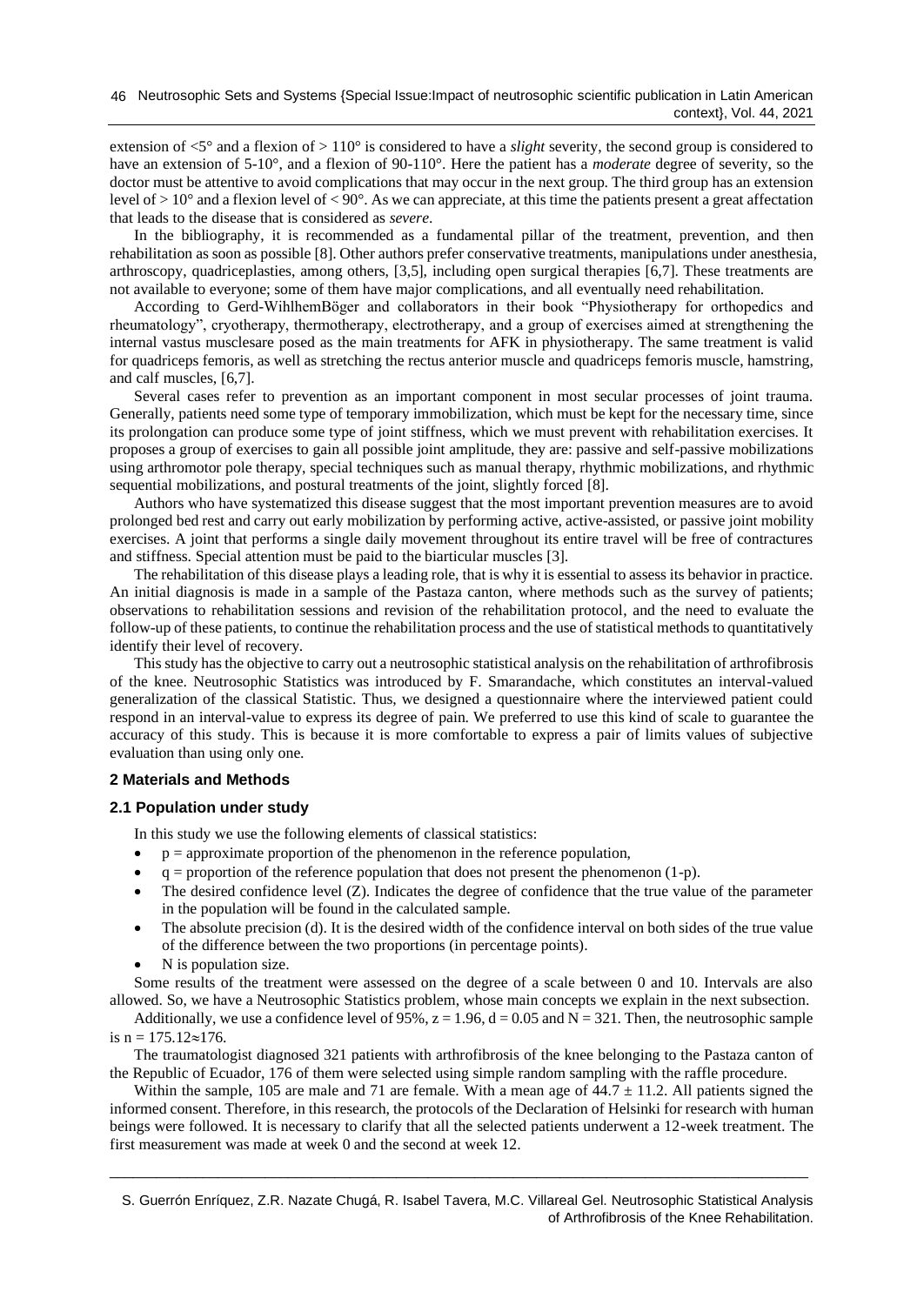Neutrosophic Sets and Systems {Special Issue:Impact of neutrosophic scientific publication in Latin American 47 context}, Vol. 44, 2021

Where muscle conditioning, flexion, and extension exercises were applied to aquatic activities (hydrokinecytherapy). In addition to receiving physical agents such as paraffin twice a week and in the final moments of the session they received occupational therapy.

Therefore, under these conditions, Neutrosophic Statistics were used.

# **2.2 Basic Notions of Neutrosophic Statistics**

#### **Definition 1**:

([9]) Let X be a universe of discourse. Three membership functions characterize a Neutrosophic Set (NS),  $u_A(x), r_A(x), v_A(x) : X \to ]^-0, 1^+[$ , which satisfy the condition  $0 \le \inf u_A(x) + \inf r_A(x) + \inf v_A(x) \le$  $\sup u_A(x) + \sup r_A(x) + \sup v_A(x) \leq 3^+$  for all  $x \in X$ .  $u_A(x)$ ,  $r_A(x)$  and  $v_A(x)$  is the membership functions of truthfulness, indeterminacy, and falseness of x in A, respectively, and their images are standard or non-standard subsets of  $]$   $\overline{0}$ ,  $1 +$ [.

#### **Definition 2**:

([9]) Let X be a universe of discourse. A *Single-Valued Neutrosophic Set* (SVNS) A on X is a set of the form:  $A = \{(x, u_A(x), r_A(x), v_A(x)) : x \in X\}$  (1)

Where  $u_A, r_A, v_A : X \to [0,1]$ , satisfy the condition  $0 \le u_A(x) + r_A(x) + v_A(x) \le 3$  for all  $x \in X$ .  $u_A(x)$ ,  $r_A(x)$  and  $v_A(x)$  denote the membership functions of truthfulness, indeterminate, and falseness of x in A, respectively. For convenience a *Single-Valued Neutrosophic Number* (SVNN) will be expressed as A = (a, b, c), where a, b,  $c \in [0,1]$  and satisfy  $0 \le a + b + c \le 3$ .

Neutrosophic Statistics extends the classical statistics, such that we deal with set values rather than crisp values,  $[10]$ .

Neutrosophic Descriptive Statistics is comprised of all techniques to summarize and describe the neutrosophic numerical data characteristics.

Neutrosophic Inferential Statistics consists of methods that permit the generalization from a neutrosophic sampling to a population from which the sample was selected.

Neutrosophic Data is the data that contains some indeterminacy. Similarly to classical statistics, it can be classified as:

• Discrete neutrosophic data, if the values are isolated points.

• Continuous neutrosophic data, if the values form one or more intervals.

Another classification is the following:

- Quantitative (numerical) neutrosophic data; for example a number in the interval (we do not know exactly), 47, 52, 67, or 69 (we do not know exactly);
- Qualitative (categorical) neutrosophic data; for example: blue or red (we don't know exactly), white, black or green, or yellow (not knowing exactly).

The univariate neutrosophic data is neutrosophic data that consists of observations on a neutrosophic single attribute.

Multivariable neutrosophic data is neutrosophic data that consists of observations on two or more attributes.

A Neutrosophic Statistical Number N has the form  $N = d + I$ , [11], where d is called determinate part and I is called indeterminate part.

A Neutrosophic Frequency Distribution is a table displaying the categories, frequencies, and relative frequencies with some indeterminacy. Most often, indeterminacies occur due to imprecise, incomplete, or unknown data related to frequency. As a consequence, relative frequency becomes imprecise, incomplete, or unknown too.

Neutrosophic Survey Results are survey results that contain some indeterminacy.

A Neutrosophic Population is a population not well determined at the level of membership (i.e. not sure if some individuals belong or do not belong to the population).

A simple random neutrosophic sample of size n from a classical or neutrosophic population is a sample of n individuals such that at least one of them has some indeterminacy.

A stratified random neutrosophic sampling is the pollster groups of the (classical or neutrosophic) population by a stratum according to a classification; afterward, the pollster takes a random sample (of appropriate size according to a criterion) from each group. If there is some indeterminacy, we deal with neutrosophic sampling.

Additionally, we describe some concepts of interval calculus, which shall be useful in this paper.

Given  $N_1 = a_1 + b_1 I$  and  $N_2 = a_2 + b_2 I$  two neutrosophic numbers, some operations between them are defined as follows, [12]:

 $N_1 + N_2 = a_1 + a_2 + (b_1 + b_2)$ I (Addition),

 $N_1 - N_2 = a_1 - a_2 + (b_1 - b_2)$ I (Difference),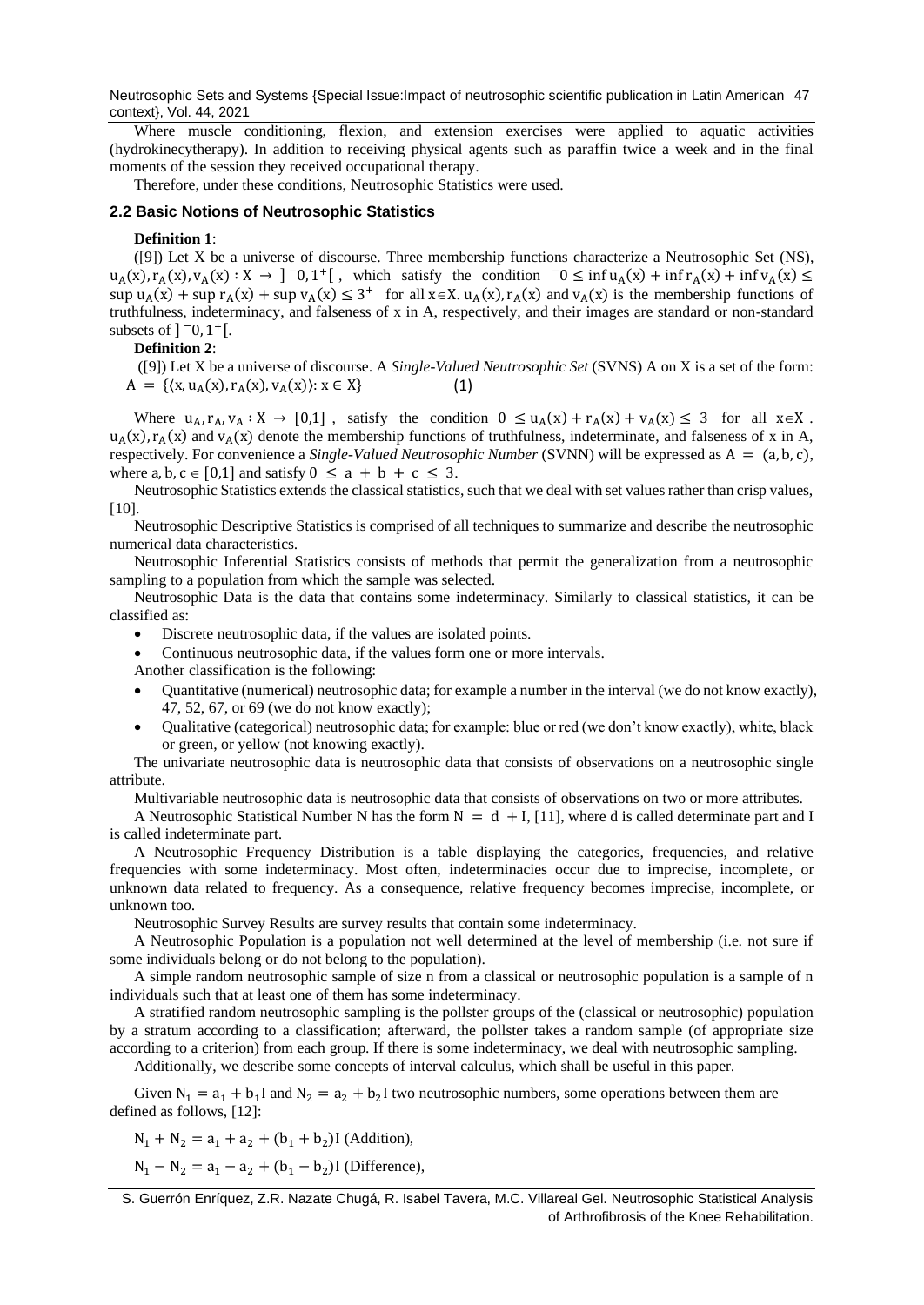$N_1 \times N_2 = a_1 a_2 + (a_1 b_2 + b_1 a_2 + b_1 b_2)$ I (Product),

 $N_{1}$  $\frac{N_1}{N_2} = \frac{a_1 + b_1 I}{a_2 + b_2 I}$  $\frac{a_1+b_1I}{a_2+b_2I} = \frac{a_1}{a_2}$  $\frac{a_1}{a_2} + \frac{a_2b_1 - a_1b_2}{a_2(a_2 + b_2)}$  $\frac{a_2b_1-a_1b_2}{a_2(a_2+b_2)}$  [ (Division).

Additionally, given  $I_1 = [a_1, b_1]$  and  $I_2 = [a_2, b_2]$  we have the following operations between them ([12]): 1.  $I_1 \leq I_2$  if and only if  $a_1 \leq a_2$  and  $b_1 \leq b_2$ .

- 2.  $I_1 + I_2 = [a_1 + a_2, b_1 + b_2]$  (Addition);
- 3.  $I_1 I_2 = [a_1 b_2, b_1 a_2]$  (Subtraction),
- 4.  $I_1 \cdot I_2 = [\min\{a_1 \cdot b_1, a_1 \cdot b_2, a_2 \cdot b_1, a_2 \cdot b_2\}, \max\{a_1 \cdot b_1, a_1 \cdot b_2, a_2 \cdot b_1, a_2 \cdot b_2\}]$  (Product),

$$
\frac{I_1}{I_2} = \left[\frac{a_1}{b_1}, \frac{a_2}{b_2}\right], \text{always that } 0 \notin I_2 \text{ (Division)}.
$$

5.  $\sqrt{I} = [\sqrt{a}, \sqrt{b}]$ , always that  $a \ge 0$  (Square root).

6. 
$$
I^{n} = \underbrace{I \cdot I \cdot \cdots \cdot I \cdot I}_{n \text{ times}}
$$

# **2.3 Instruments**

To carry out the research, it was necessary to select and apply a set of theoretical, empirical, and statistical methods that are discussed below.

Analytic-synthetic: allowed to carry out a study on the theoretical and methodological foundations that support the neutrosophic statistical analysis on the rehabilitation of knee arthrofibrosis. It was used for the systematization, generalization, and specification of the processed information. It was useful in interpreting the empirical information obtained, as well as in preparing the proposal.

Inductive-deductive: used to make inferences and generalizations of the neutrosophic statistical analysis on the rehabilitation of knee arthrofibrosis, as well as the interpretation of the data obtained, from which new logical conclusions are deduced.

Participant scientific observation: it was used to directly observe the rehabilitation process of patients with arthrofibrosis of the knee, through an immediate perception of it, which made it possible to know quickly the reality and was used during the research process.

Measurement: it was used to identify the transformations that occurred in the selected sample through the use of the tests and instruments for evaluating the pathology and emphasis was placed on its critical assessment

Survey: it was carried out on 100% of the members of the sample, as this was the instrument used to assess patients regarding their behavior in carrying out daily activities. The questionnaire is the following:

## **Questions**

- 1-How do you rate your performance in daily activities? (Check the option that best describes the situation) -----Independent
	- ----- With some limitations
	- ----- With external help
	- ----- I cannot perform daily activities

2-How do you assess your performance as a result of the discomfort caused by this pathology in your work activity? (Check the option that best describes the situation)

- ----- Well
- ----- Regular
- ----- Bad

The analysis is guided by a workflow of three activities. Statistical analysis is based on a neutrosophic environment to model uncertainty.

The analysis is supported by a neutrosophic statistical scheme that can address criteria of different nature in a neutrosophic environment [13-15]. The logic followed in the activities carried out in the investigation is shown below:

\_\_\_\_\_\_\_\_\_\_\_\_\_\_\_\_\_\_\_\_\_\_\_\_\_\_\_\_\_\_\_\_\_\_\_\_\_\_\_\_\_\_\_\_\_\_\_\_\_\_\_\_\_\_\_\_\_\_\_\_\_\_\_\_\_\_\_\_\_\_\_\_\_\_\_\_\_\_\_\_\_\_\_\_\_\_\_\_\_\_

Moment 1. Application of the visual analog scale of pain,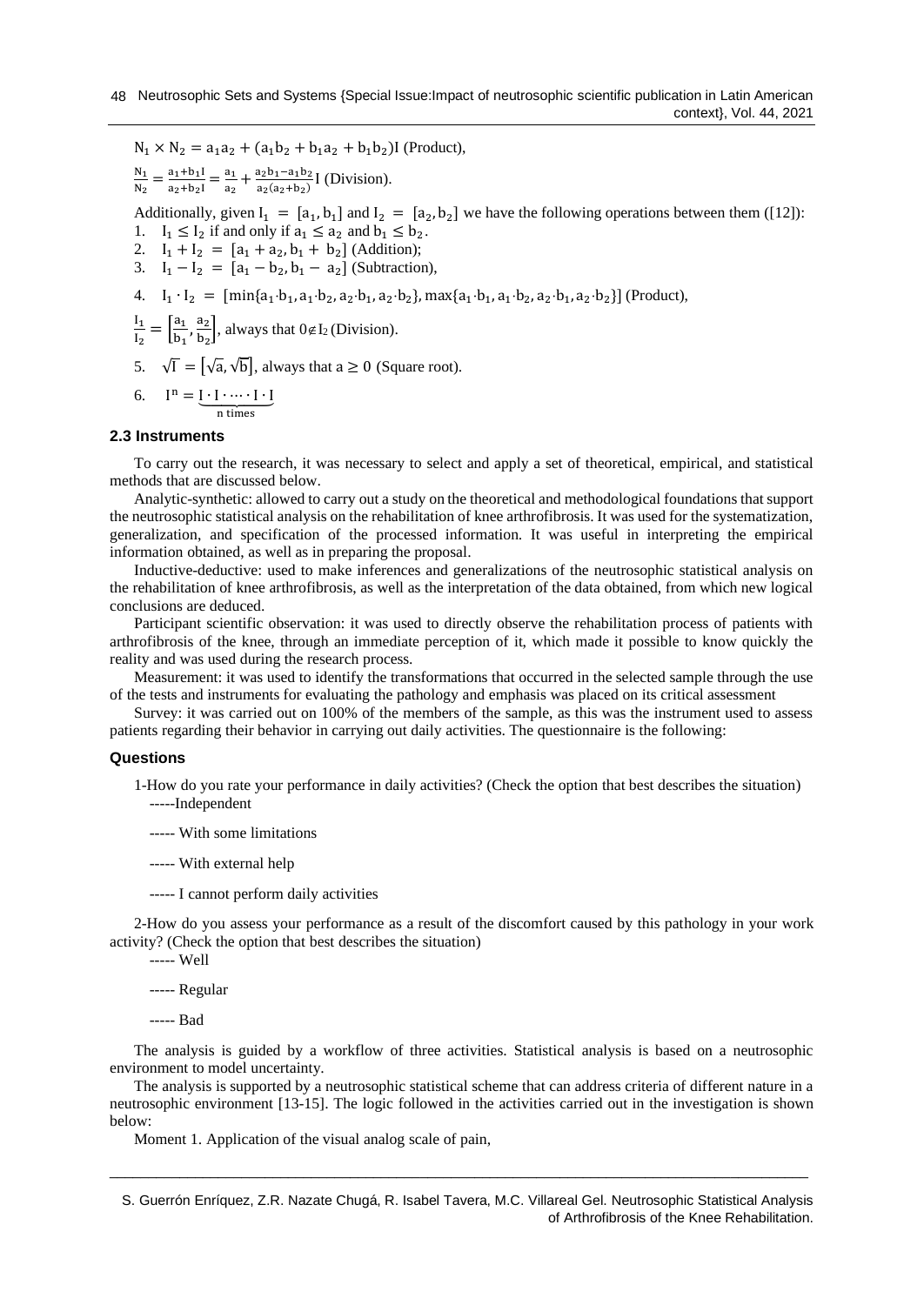Neutrosophic Sets and Systems {Special Issue:Impact of neutrosophic scientific publication in Latin American 49 context}, Vol. 44, 2021

Moment 2. Analysis of the goniometric measurements,

Moment 3 Application of a survey to patients.

The patients can respond to the questionnaire on an interval-valued scale if necessary. The scale is a subinterval of [0, 10]. Thus, the answer can be 5 (a medium value) or [3, 4]. Then, the patient can express his feeling more precisely than if using a one-valued scale. On the other hand, the results in Question 2 are processed in the way that "Well" is converted into [7, 10], "Regular" into [4, 6], and "Bad" into [0, 3]. Next, these data are scaled to [0, 1] dividing by 10.

The statistical analysis of the method is designed to verify the experimental significance of the implementation of the proposal. The different activities of the analysis are described below.

The experimental design proposal is guided by a sequence of steps proposed by Grau [16-18]. The proposed steps to experiment are described below:

Step 1: Decide how many and which independent and dependent variables are included in the experiment.

Step 2: Choose the manipulation levels (measurement level) of the independent variables and translate them into experimental treatments.

Step 3: Choose or develop an instrument or tools to measure the dependent variables.

Step 4: Select the experimental design to carry out. For true experiments, decide whether participants are randomized or matched on some variable (s).

Step 5: Select a sample of people to carry out the pre-experiment.

Step 6: Analysis of the results

The level of neutrosophic significance  $\alpha$  could be a set, not necessarily a neat number as in classical statistics [19]. A neutrosophic p-value is defined in the same way as in classical statistics: the smallest significance level at which a null hypothesis  $H_0$  can be rejected.

The distinction between the classical p-value and the neutrosophic p-value is that the neutrosophic p-value is not a neat number as in classical statistics, but a set (in many applications it is an interval).

To know the validity of the results, the following was taken into account: Neutrosophic p-value = p  $(z$  $\langle z_{\text{critical value}}$ , when H<sub>0</sub> is true). Where p(\*) means classical probability calculated assuming that H<sub>0</sub> is true, the probability of observing a test statistical value is more extreme than what was obtained.

Statistical analyzes were performed with SPSS v. 20 (SPSS Inc, Chicago, IL, United States). The data relating to the descriptive statistics will be presented through the distribution of frequencies, while the t-Student test was used since the data are normally distributed. For which a confidence level of 95% and a maximum error of 5% were taken into account, considering a value of  $p \le 0.05$  as statistically significant.

## **3 Results**

This section describes the results of the neutrosophic method applied.

- 1. We defined two variables:
- Independent variable: treatment developed,
- Dependent variable: improvement in the execution of daily activities.

The answers may contain interval-valued data representing that the patient is not sure what to answer. This possibility to answer in form of an interval allows more accuracy even though there is more imprecision.

International validated instruments are used for this pathology, such as:

- The visual analog scale of pain, goniometric measurements, and surveys of activities of daily living.
- A measurement is performed in the pre-test and post-test, all were tabulated with the SPSS computer software for Windows version 20.
- 2. Select the experimental design to carry out. In this case, a pre-experiment with a pre and post-test is carried out on the same group. Where the aforementioned parameters are evaluated in the second and sixth after the treatment is finished.
- 3. G O1 represents the results after the second week after treatment, whereas XO2 represents the sixth week after treatment.

Where:

- G represents the group that was selected
- O1 O2 Represent the pre and post-test applied to the group
- X Experimental condition (independent variable of the hypothesis)
- 4. Select a sample of people to carry out the pre-experiment (this coincides with section 2.1 of this document).
- 5. Analyze the results.

When observing the results of Table 1, it can be argued that there was an increase from pre to post-test. Then, at the first time of measurement, only 18 patients (approximately 10% of the sample) reported an absence of pain. This tendency was increased to 88 (50%), making it evident that the rehabilitation program improves pain over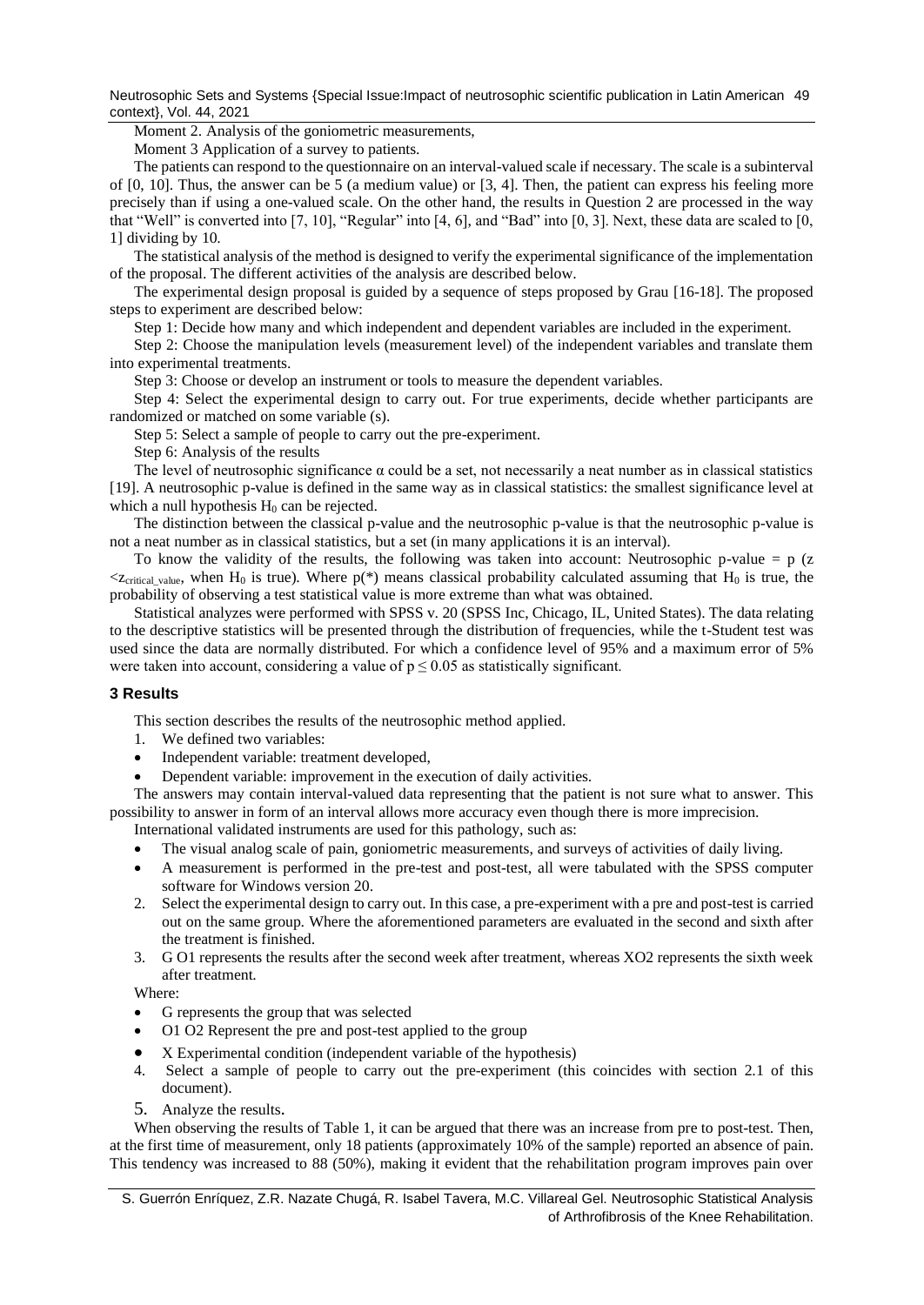| Assessment     | Pre-test   |                | Post-test |                |
|----------------|------------|----------------|-----------|----------------|
| Pain intensity | Quantity   | Percentage     | Quantity  | Percentage     |
| Absence        | 18         |                | 88        | 50             |
| Mild           | [123, 126] | [69.89, 71.59] | [65, 70]  | [36.93, 39.77] |
| Moderate       | [32, 35]   | [18.18, 19.89] | [18, 23]  | [1.023, 13.07] |
| Severe         |            |                |           |                |

time. Mild and moderate pain also had improvements in the second measurement.

Table 1: Results of the application of the visual analog scale of pain.

#### **Results of goniometric measurements**

Table 2 refers to the results obtained in the goniometry. Where the existence of improvements was found in the second measurement. Thus, in the extension movement in the pre-test, it could only be carried out completely 53 (approximately 30% of the sample). While the rest (123 or 70%) did not complete it. However, in the second moment of measurement, there was a transformation in this aspect; since 158 patients (approximately 90%) performed it completely and only 18 (10%) did not complete it. Therefore, it becomes evident that in the second moment of evaluation the results are better.

On the other hand, the bending movement also obtained satisfactory results in the second moment of evaluation. In the first measurement, only 36 patients performed this movement completely and the rest (140 or 80%) did not complete it. In the second measurement, an increase was evidenced, since 140 patients were able to perform the movement completely and only 20% were not completed.

|           |          | Pre-test     |          | Post-test    |  |
|-----------|----------|--------------|----------|--------------|--|
| Movement  | Complete | Not complete | Complete | Not complete |  |
| Extension | 53       | 123          | 158      | 18           |  |
| Flexion   | 36       | 140          | 140      | 36           |  |

**Table 2:** Results of goniometric measurements

#### **Results of the patient survey**

The survey evaluated the performance of patients in daily activities (DA). Where table 3 and 4 show the results of both questions that this non-blood contains. Therefore, an analysis of them is carried out below. Results of question 1 (Table 3).

In the first assessment, only 52 patients (30%) reported that they carried out these activities independently. However, after reapplying the instrument in the second measurement, it was increased to 123 patients. Aspects that denote the transformation that occurred in the sample in the second measurement.

The category with some limitations, at the initial moment of the investigation 88 patients (50% of the sample) considered that they had difficulties. While in the second measurement, it was reduced to 35, which makes evident the improvement of patients in ADL. For its part, the category with external help also had a decrease, since from 36 patients at the initial moment, only 18 obtained this evaluation.

| Assessment            | Pre-test |            | Post-test |            |
|-----------------------|----------|------------|-----------|------------|
| <b>AVD</b>            | Quantity | Percentage | Quantity  | Percentage |
| Independent           | 52       | 30         | 123       | 70         |
| With some limitations | 88       | 50         | 35        | 20         |
| With outside help     | 36       | 20         | 18        | 10         |
| I can not do them     | $\theta$ | -          | $\theta$  | -          |

**Table 2:** Results of question 1 of the survey

The results of question 2 (Table 4) obtained in the first one, only 35 patients (approximately 20%) say that this

S. Guerrón Enríquez, Z.R. Nazate Chugá, R. Isabel Tavera, M.C. Villareal Gel. Neutrosophic Statistical Analysis of Arthrofibrosis of the Knee Rehabilitation.

\_\_\_\_\_\_\_\_\_\_\_\_\_\_\_\_\_\_\_\_\_\_\_\_\_\_\_\_\_\_\_\_\_\_\_\_\_\_\_\_\_\_\_\_\_\_\_\_\_\_\_\_\_\_\_\_\_\_\_\_\_\_\_\_\_\_\_\_\_\_\_\_\_\_\_\_\_\_\_\_\_\_\_\_\_\_\_\_\_\_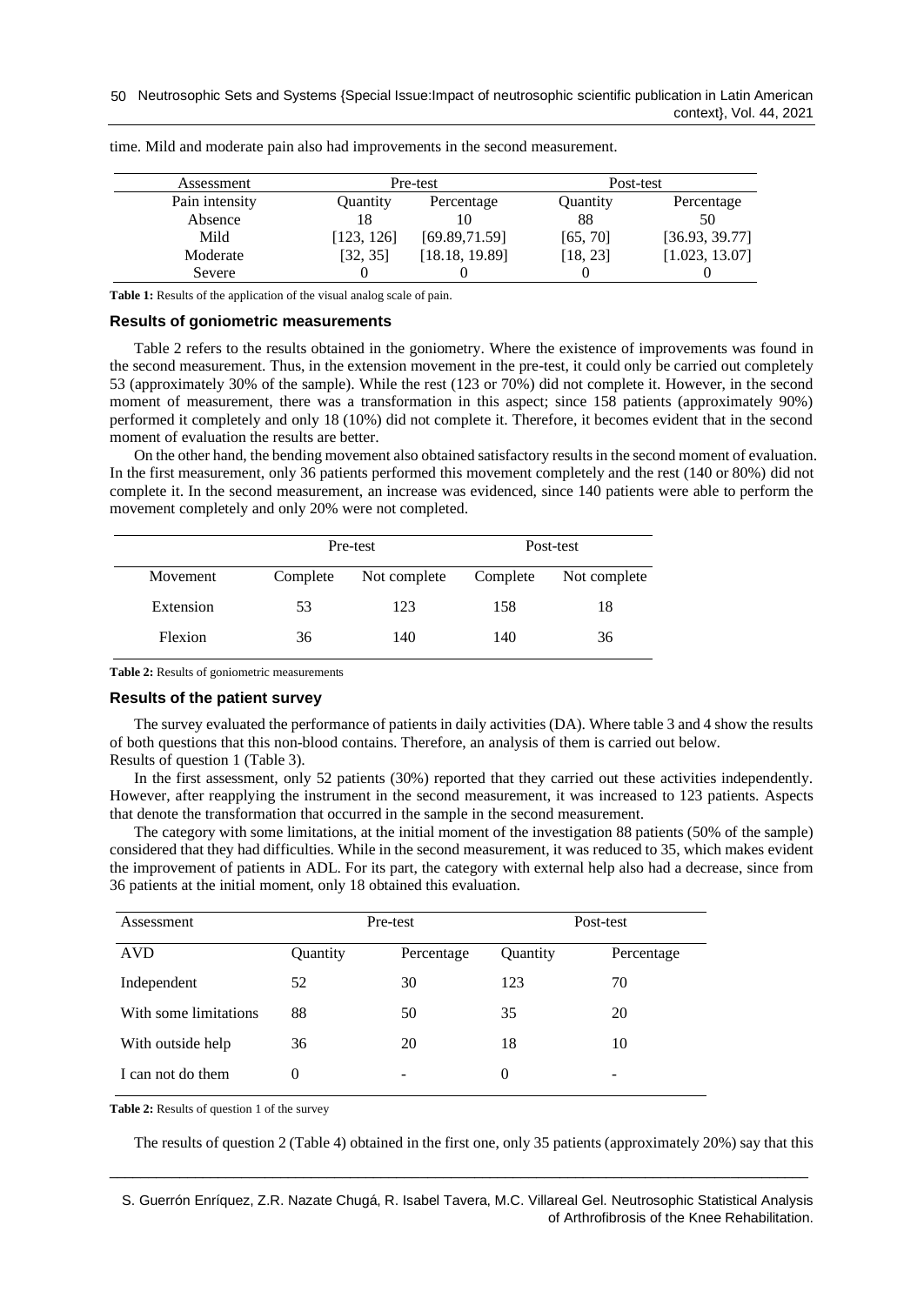Neutrosophic Sets and Systems {Special Issue:Impact of neutrosophic scientific publication in Latin American 51 context}, Vol. 44, 2021

pathology does not affect work activities, while 53 (30%) consider that their performance is regular. While the majority, 88 (50%), refer to it as bad, as this disease causes ailment and affects physically, functionally, and psychologically.

While once the treatment was applied, 123 patients (70%) consider that at the moment their performance is good, as this is logical by reducing pain and improving the movements of this joint, its results in this aspect are obvious. Only 53 (30%) considered that their performance is regular and none stated that it was bad after receiving treatment.

| Assessment | Pre-test |            | Post-test |            |
|------------|----------|------------|-----------|------------|
| AVD        | Quantity | Percentage | Quantity  | Percentage |
| Well       | 35       | 20         | 123       | 70         |
| Regular    | 53       | 30         | 53        | 30         |
| Bad        | 88       | 50         | 0         | $\theta$   |

**Table 3:** Results of question 2 of the survey

# **Study validation**

Before delving into the results of inferential statistics, the following statistical hypothesis is proposed:

H0: treatment developed does not significantly improve the daily activities in patients with arthrofibrosis of the knee (MD≤ MA).

Ha: treatment developed if it significantly improves the daily activities in patients with arthrofibrosis of the knee (MD≤ MA).

For the interval-valued data, we processed the mean of the interval. When processing the data with the SPSS for Windows version 20 computer software, it is obtained through the t-Student's test that there are significant differences in the second measurement with a confidence level of  $p = .000$  in all the variables in the studies. So, H<sup>a</sup> is accepted and thus the results of this investigation are validated.

# **Conclusion**

The results obtained lead us to the following conclusions:

- 1. The analysis of the theoretical and methodological references on the rehabilitation of arthrofibrosis of the knee shows the existence of different bibliographic sources on the subject, however, tools are required to promote a correct evaluation.
- 2. The followed methodological logic was based on the general methods of science for the application of clinical scales such as visual analog pain, functional tests such as goniometry, and a survey to know the performance of patients.
- 3. The interpretation of the results offers validity to the research since by using a statistical analysis of the t-Student test, the effectiveness of the received treatment was confirmed. Let us note that we used imprecise data, for achieving more accuracy, patients can express with more fidelity what they feel.

## **References**

- [1] Aceves, D.G., Pacheco, R.S. and Vargas, O.R. (2000) Arthrofibrosis of the Knee: epidemiology and arthroscopic surgical treatment. Acta Ortopédica Mexicana, 14, 185-190.
- [2] Pankaj, A., Malhotra, R., and Bhan, S. (2007) Femoral component malrotation and arthrofibrosis after total knee arthroplasty: cause and effect relationship? International orthopedics, 31, 423-423.
- [3] Magit, D., Wolf, A., Sutton, K. and Mendecky, M.J. (2007) Arthrofibrosis of the Knee. JAAOS-Journal of the American Academy of Orthopaedic Surgeons, 15, 682-694.
- [4] Mauro, C.S., Irrgang, J.J., Williams, B.A. and Harner, C.D. (2008) Loss of extension following anterior cruciate ligament reconstruction: analysis of incidence and etiology using IKDC criteria. Arthroscopy, 24, 146-153.
- [5] De-Haven, K.E., Cosgarea, A.J. and Sebastianelli, W.J. (2003) Arthrofibrosis of the knee following ligament surgery. Instructional course lectures, 52, 369-381.
- [6] Fitzsimmons, S.E., Vázquez, E.A. and Bronson, M.J. (2010) How to Treat the Stiff Total Knee Arthroplasty? A Systematic Review. Clinical Orthopaedics and Related Research, 468, 1096-1106.
- [7] Finely, G.C., Edson, C.J. and Reinheimer, K.N. (2009) Evaluation and treatment of the multiligament injured knee. Instructional course lectures, 58, 389-395.

S. Guerrón Enríquez, Z.R. Nazate Chugá, R. Isabel Tavera, M.C. Villareal Gel. Neutrosophic Statistical Analysis of Arthrofibrosis of the Knee Rehabilitation.